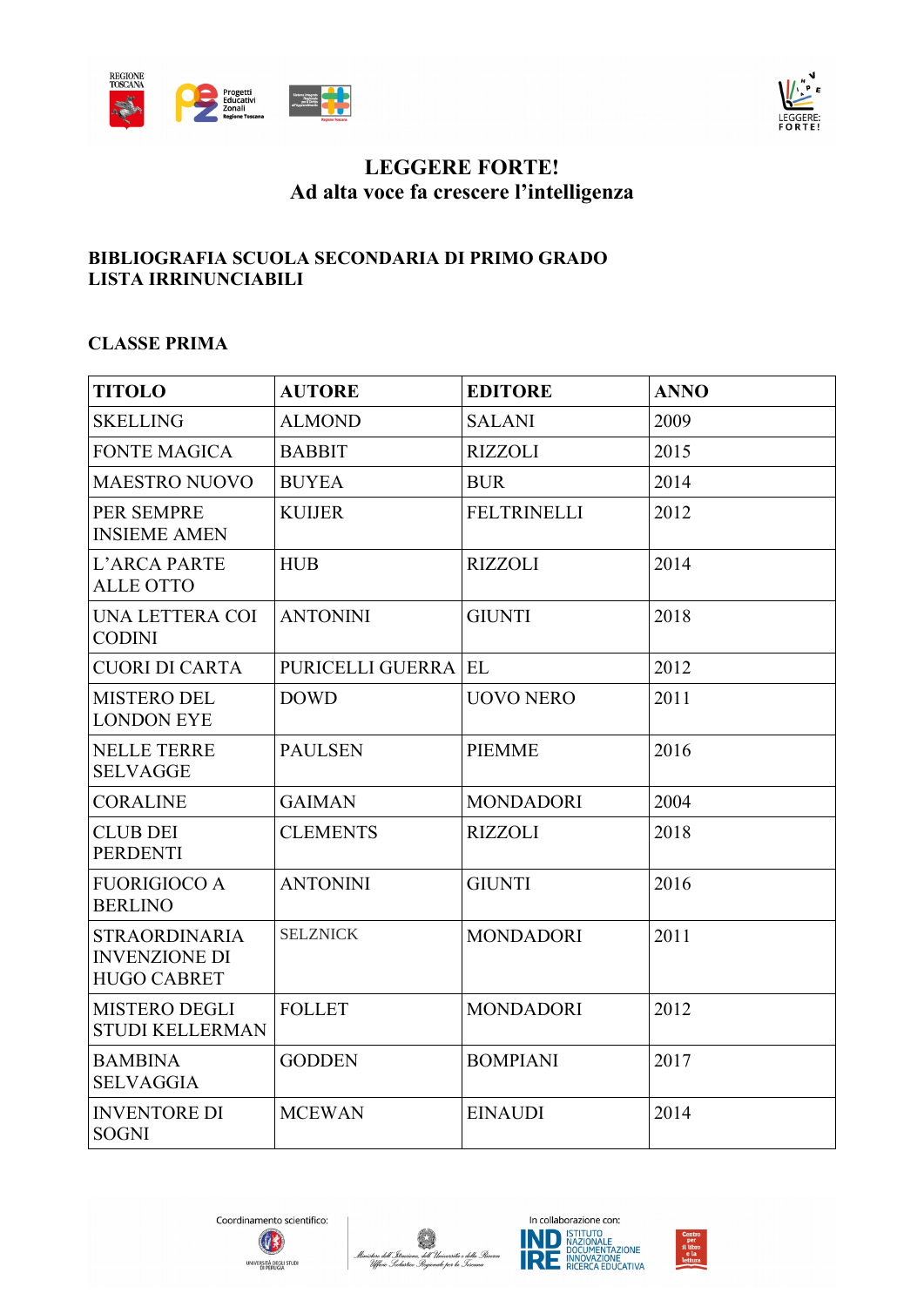



| PER QUESTO MI<br><b>CHIAMO GIOVANNI</b>                                    | <b>GARLANDO</b>                     | <b>RIZZOLI</b>     | 2017 |
|----------------------------------------------------------------------------|-------------------------------------|--------------------|------|
| <b>SMILE</b>                                                               | <b>TELGEMEIER</b>                   | <b>IL CASTORO</b>  | 2014 |
| <b>SOPHIE SUI TETTI</b><br><b>DI PARIGI</b>                                | <b>RUNDELL</b>                      | <b>RIZZOLI</b>     | 2016 |
| <b>CASA CHE MI</b><br>PORTA VIA                                            | <b>ANDERSON</b>                     | <b>RIZZOLI</b>     | 2019 |
| <b>LA CASA DEGLI</b><br><b>UCCELLI</b>                                     | <b>CALI</b> DAVIDE                  | <b>MARAMEO</b>     | 2019 |
| <b>IL MURO</b>                                                             | D'ADAMO<br><b>FRANCESCO</b>         | DE AGOSTINI        | 2018 |
| <b>IO, CHIARA E LA</b><br><b>LUNA</b>                                      | <b>NICASTRO</b><br><b>DANIELE</b>   | <b>PAOLINE</b>     | 2018 |
| <b>I CASI IMPOSSIBILI</b><br>DI ZOE & LU                                   | <b>LICIA TROISI</b>                 | <b>MONDADORI</b>   | 2019 |
| <b>KLAUS E I</b><br><b>RAGAZZACCI</b>                                      | DAVID ALMOND,                       | <b>SINNOS</b>      |      |
| <b>IL MAESTRO</b><br><b>NUOVO</b>                                          | <b>ROB BUYEA</b>                    | <b>BUR</b>         |      |
| LA STORIA DI MINA                                                          | <b>ALMOND</b>                       | <b>SALANI</b>      |      |
| <b>I RIBELLI DI</b><br><b>GIUGNO</b>                                       | <b>CHRISTIAN</b><br><b>ANTONINI</b> | <b>GIUNTI</b>      |      |
| <b>CORALINE</b>                                                            | <b>NEIL GAIMAN</b>                  | <b>MONDADORI</b>   |      |
| <b>ALBI ILLUSTRATI</b><br>DI JIMMI LIAO                                    |                                     | <b>CAMELOZAMPA</b> |      |
| ALBI ILLUSTRATI:I<br><b>LUPI NEI MURI</b>                                  | <b>GAIMAN</b>                       | <b>MONDADORI</b>   |      |
| <b>IL GIORNO CHE</b><br><b>SCAMBIAI MIO</b><br>PADRE CON UN<br>PESCE ROSSO | <b>GAIMAN</b>                       | <b>MONDADORI</b>   |      |







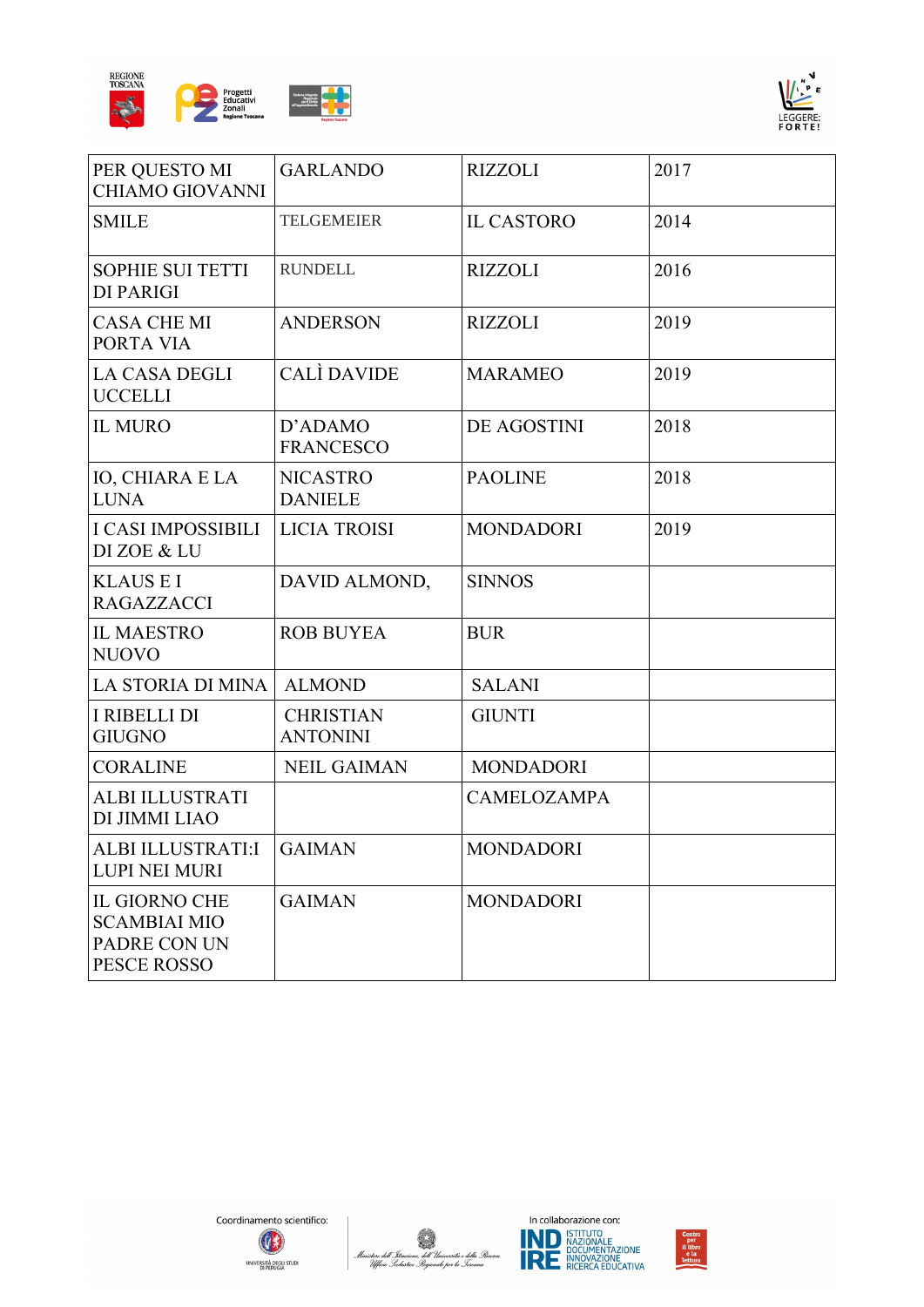



# **CLASSE SECONDA**

| <b>TITOLO</b>          | <b>AUTORE</b>                         | <b>EDITORE</b>        | <b>ANNO</b> |
|------------------------|---------------------------------------|-----------------------|-------------|
| <b>RINOMATO</b>        | <b>MOROSINOTTO</b>                    | <b>MONDADORI</b>      | 2017        |
| <b>CATALOGO</b>        |                                       |                       |             |
| <b>WALKER DAWN</b>     |                                       |                       |             |
| PER IL RESTO DEL       | <b>GEDA</b>                           | <b>FELTRINELLI</b>    | 2014        |
| <b>VIAGGIO HO</b>      |                                       |                       |             |
| <b>SPARATO AGLI</b>    |                                       |                       |             |
| <b>INDIANI</b>         |                                       |                       |             |
| <b>ULTIMA CACCIA</b>   | <b>LANSDALE</b>                       | <b>EINAUDI</b>        | 2018        |
| DA QUANDO HO           | <b>NORRIS</b>                         | <b>IL CASTORO</b>     | 2016        |
| <b>INCONTRATO</b>      |                                       |                       |             |
| <b>JESSICA</b>         |                                       |                       |             |
| <b>TUTTA COLPA</b>     | <b>BENJAMIN</b>                       | <b>IL CASTORO</b>     | 2017        |
| <b>DELLE MEDUSE</b>    |                                       |                       |             |
| <b>IO E IL PAPU</b>    | <b>GARLANDO</b>                       | <b>RIZZOLI</b>        | 2018        |
| <b>EVOLUZIONE DI</b>   | <b>KELLY</b>                          | <b>SALANI</b>         | 2018        |
| <b>CALPURNIA</b>       |                                       |                       |             |
| <b>STAR GIRL</b>       | <b>SPINELLI</b>                       | <b>MONDADORI</b>      | 2017        |
| IL MONDO FINO A        | <b>SLOAN</b>                          | <b>MONDADORI</b>      | 2017        |
| $\tau$                 |                                       |                       |             |
| <b>MELODY</b>          | <b>DRAPER</b>                         | <b>FELTRINELLI</b>    | 2016        |
| <b>GRANDE</b>          | <b>WESTALL</b>                        | <b>PIEMME</b>         | 2017        |
| <b>AVVENTURA</b>       |                                       |                       |             |
| <b>CAPRIOLE SOTTO</b>  | <b>RUNDELL</b>                        | <b>RIZZOLI</b>        | 2018        |
| <b>IL TEMPORALE</b>    |                                       |                       |             |
| <b>IO DENTRO GLI</b>   | <b>GANDOLFI</b>                       | <b>SALANI</b>         | 2010        |
| <b>SPARI</b>           |                                       |                       |             |
| <b>FANTASMI</b>        | <b>TELGEMEIER</b>                     | <b>IL CASTORO</b>     | 2017        |
| 21 GIORNI ALLA         | VECCHINI-                             | <b>IL CASTORO</b>     | 2019        |
| FINE DEL MONDO         | <b>SUALZO</b>                         |                       |             |
| <b>THORNHILL</b>       | <b>SMY</b>                            | <b>UOVONERO</b>       | 2017        |
| LE AVVENTURE DI        | <b>CUEVAS</b>                         | DE AGOSTINI           | 2016        |
| <b>JACQUES PAPIER</b>  |                                       |                       |             |
| <b>BATTI IL MURO</b>   | <b>FERRARA</b>                        | <b>BUR</b>            | 2017        |
| <b>QUANDO I LIBRI</b>  |                                       |                       |             |
| <b>SALVANO LA VITA</b> |                                       |                       |             |
| <b>VOCE DI LUPO</b>    | <b>BONALUMI</b>                       | <b>PIEMME</b>         | 2017        |
| <b>ALI NERE</b>        | <b>MELIS</b>                          | <b>NOTES EDIZIONI</b> | 2018        |
| <b>PERFIDE</b>         | <b>BALESTRUCCI</b><br><b>FANCELLU</b> | <b>HOP</b>            | 2019        |
| TUTTA COLPA DEL        | <b>BONALUMI</b>                       | <b>SAN PAOLO</b>      | 2019        |
| <b>BOSCO</b>           |                                       |                       |             |
| LA LUNA E' DEI         | <b>FESTA</b>                          | <b>SALANI</b>         | 2016        |







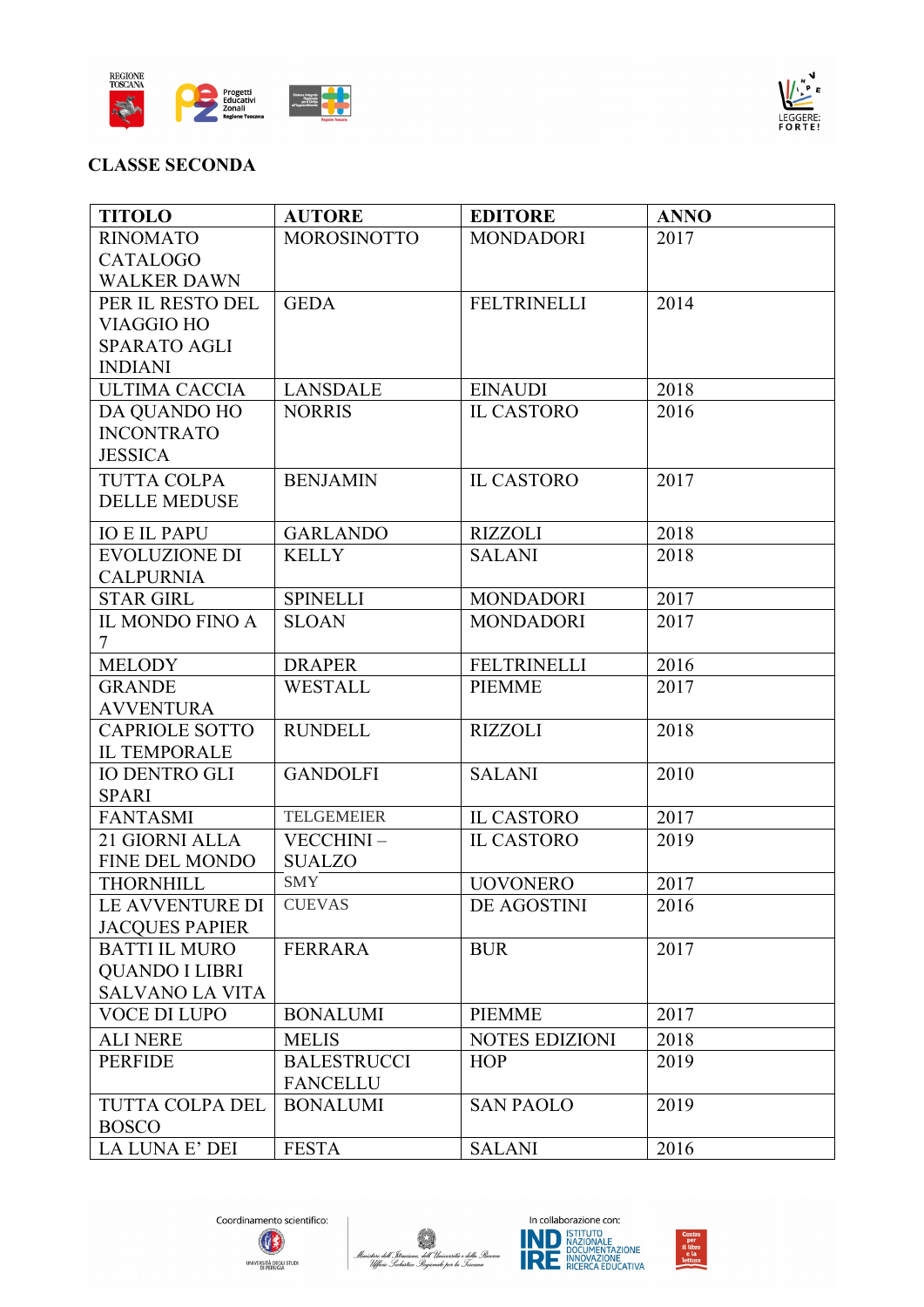



| <b>LUPI</b>           |                       |                        |      |
|-----------------------|-----------------------|------------------------|------|
| <b>GRANDE</b>         | <b>NICASTRO</b>       | <b>EINAUDI RAGAZZI</b> | 2017 |
| <b>NEMMENO CON</b>    | <b>SILEI</b>          | <b>GIUNTI</b>          | 2015 |
| <b>UN FIORE</b>       |                       |                        |      |
| <b>SETTE ABBRACCI</b> | <b>TOFANI</b>         | <b>RIZZOLI</b>         | 2016 |
| E TIENI IL RESTO      |                       |                        |      |
| <b>KLAUS E I</b>      | DAVID ALMOND,         | <b>SINNOS</b>          |      |
| <b>RAGAZZACCI</b>     |                       |                        |      |
| <b>IL MAESTRO</b>     | <b>ROB BUYEA</b>      | <b>BUR</b>             |      |
| <b>NUOVO</b>          |                       |                        |      |
| <b>GHOST</b>          | <b>REYNOLDS</b>       | <b>RIZZOLI</b>         |      |
| <b>SETTE MINUTI</b>   | <b>PATRICK NESS</b>   | <b>MONDADORI</b>       |      |
| DOPO LA               |                       |                        |      |
| <b>MEZZANOTTE</b>     |                       |                        |      |
| LA CASA DEI CANI      | <b>ALLAN</b>          | <b>MONDADORI</b>       |      |
| <b>FANTASMA</b>       | <b>STRATTON</b>       |                        |      |
| <b>FIUME EUROPA</b>   | ANDREA ATZORI         | EINAUDI RAGAZZI        |      |
|                       | <b>E ANDREA PAU</b>   |                        |      |
|                       | <b>MELIS</b>          |                        |      |
| UN VIAGGIO            | <b>ALLAN STRATTON</b> | <b>MONDADORI</b>       |      |
| <b>CHIAMATO CASA</b>  |                       |                        |      |
| <b>TUTTA COLPA</b>    | <b>ALI BENJAMIN</b>   | <b>IL CASTORO</b>      |      |
| <b>DELLE MEDUSE</b>   |                       |                        |      |
| <b>NELLE TERRE</b>    | <b>GARY PAULSEN</b>   | <b>PICWICK</b>         |      |
| <b>SELVAGGE</b>       |                       |                        |      |







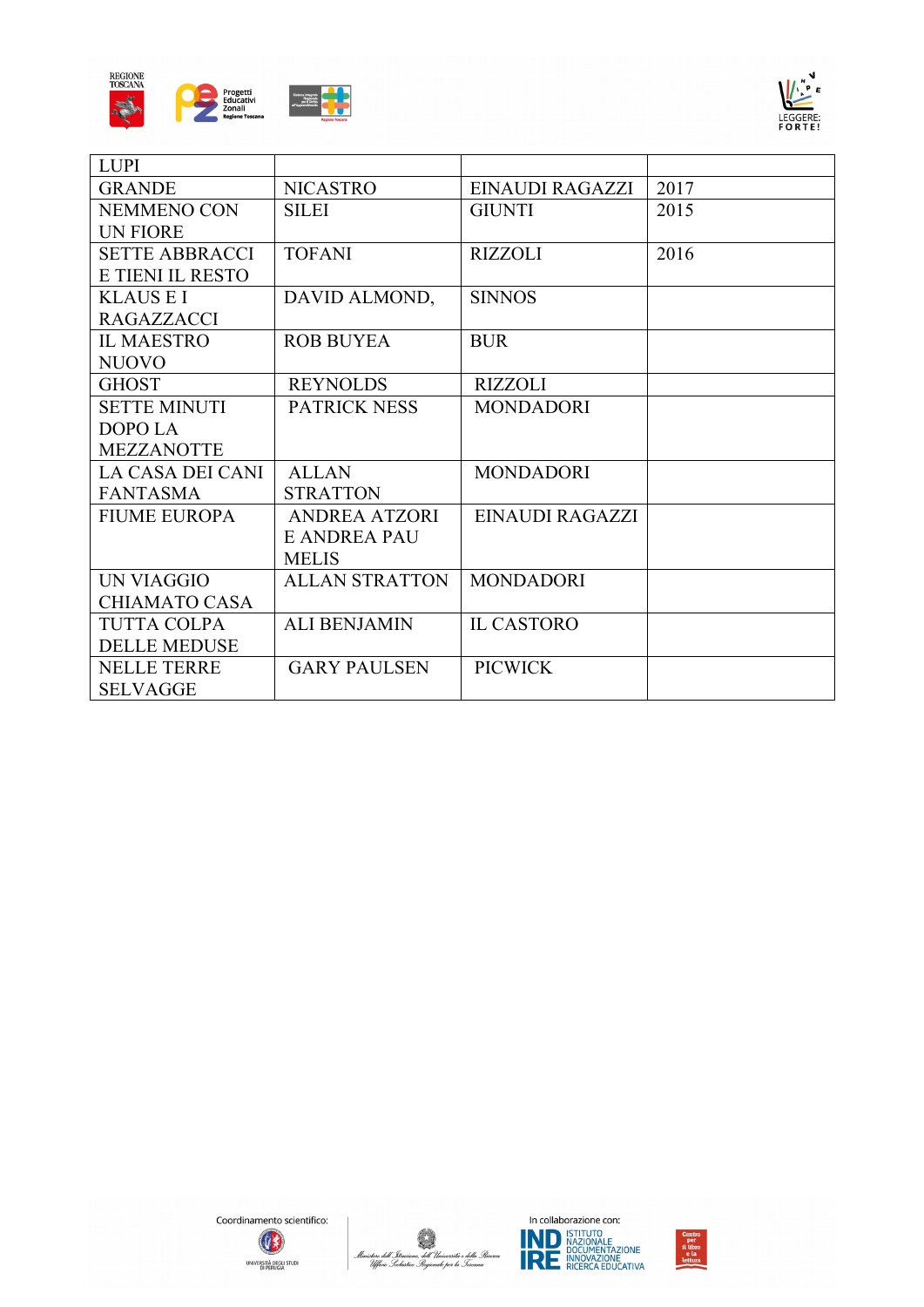



### **CLASSE TERZA**

| <b>TITOLO</b>                                                           | <b>AUTORE</b>      | <b>EDITORE</b>                                    | <b>ANNO</b> |
|-------------------------------------------------------------------------|--------------------|---------------------------------------------------|-------------|
| Buchi nel deserto                                                       | <b>SACHAR</b>      | <b>BATTELLO A</b><br><b>VAPORE</b>                | 2018        |
| <b>LE RAGAZZE NON</b><br><b>HANNO PAURA</b>                             | <b>FERRARA</b>     | <b>DEA</b>                                        | 2018        |
| <b>PASHMINA</b>                                                         | <b>CHANANI</b>     | <b>IL CASTORO</b>                                 | 2018        |
| L'ANNO IN CUI<br><b>IMPARAI A</b><br><b>RACCONTARE</b><br><b>STORIE</b> | <b>WALK</b>        | <b>SALANI</b>                                     | 2016        |
| THE FROZEN BOY                                                          | <b>SGARDOLI</b>    | <b>SAN PAOLO</b><br><b>EDIZIONI</b>               | 2014        |
| <b>SETTE MINUTI</b><br>DOPO LA<br><b>MEZZANOTTE</b>                     | <b>NESS</b>        | <b>MONDADORI</b>                                  | 2014        |
| <b>HOTEL GRANDE A</b>                                                   | <b>KUIPER</b>      | <b>NUOVA</b><br><b>FRONTIERA</b><br><b>JUNIOR</b> | 2017        |
| <b>CASA DEI CANI</b><br><b>FANTASMA</b>                                 | <b>STRATTON</b>    | <b>MONDADORI</b>                                  | 2017        |
| <b>ASCOLTA LA</b><br><b>LUNA</b>                                        | <b>MORPURGO</b>    | <b>RIZZOLI</b>                                    | 2016        |
| <b>LE LACRIME</b><br>DELL'ASSASSINO                                     | <b>BONDOUX</b>     | SAN PAOLO ED.                                     | 2014        |
| <b>ULTIMA</b><br><b>STAGIONE DA</b><br><b>ESORDIENTI</b>                | <b>CAVINA</b>      | <b>MYM</b>                                        | 2006        |
| <b>INCONTRI</b><br><b>DISINCONTRI</b>                                   | <b>LIAO</b>        | <b>TERRE DI MEZZO</b>                             | 2017        |
| <b>SHHH L'ESTATE IN</b><br>CUI TUTTO<br><b>CAMBIA</b>                   | WINSNES            | <b>MONDADORI</b>                                  | 2019        |
| <b>SOTTILE LINEA</b><br><b>SCURA</b>                                    | <b>LANSDALE</b>    | <b>EINAUDI</b>                                    | 2018        |
| PICCOLO REGNO                                                           | WU MING 4          | <b>BOMPIANI</b>                                   | 2018        |
| <b>STORIA DI MINA</b>                                                   | <b>ALMOND</b>      | <b>SALANI</b>                                     | 2011        |
| <b>SPACCIATORE DI</b><br><b>FUMETTI</b>                                 | <b>BACCALARIO</b>  | EL                                                | 2013        |
| <b>VIVAVOCE</b>                                                         | <b>FERRARA</b>     | <b>EINAUDI</b>                                    | 2018        |
| <b>FORMULA ESATTA</b><br><b>DELLA</b><br><b>RIVOLUZIONE</b>             | <b>FOIS-MASALA</b> | <b>ISTOS</b>                                      | 2016        |